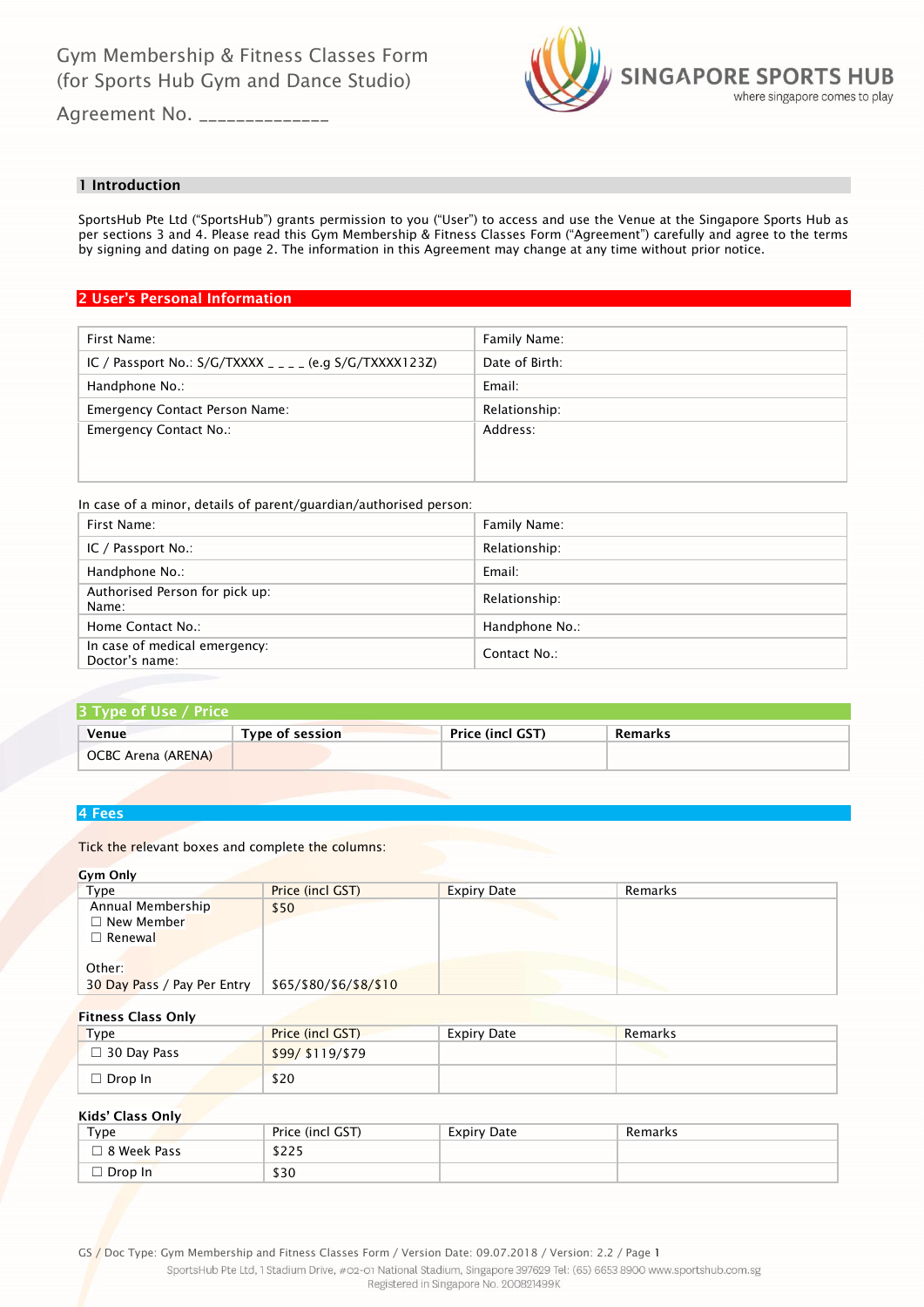

### 5 Terms and Conditions

You, the User of the Gym and/or Fitness Class and/or Kids' Class:

- 1) must be approved by SportsHub as a Member prior to use by signing this Agreement and providing payment of the annual fee/other fees which are non-refundable;
- 2) must obey directions at all times from SportsHub staff and understand that SportsHub's management reserves the right to refuse entry for any reason, including physical capacity;
- 3) must wear appropriate attire or attire required by the Venue:
- 4) must behave courteously, and disorderly or aggressive behaviour is strictly prohibited;
- 5) must not in any circumstances abuse the facilities, staff or equipment and must pay for any damage to any property;
- 6) agree that consumption of alcoholic beverages, smoking and bringing cans/glass containers inside the Venue is prohibited;
- 7) must present your access card upon entry (card is not transferable and can be used by the User only);
- 8) acknowledge that membership expires on the date specified in section 4 (Membership) and a new Agreement will need to be signed by the User on renewal;
- 9) should seek assistance if you require help with any use of the Gym equipment;
- 10) accept SportsHub's terms and conditions (including booking terms and conditions), policies and Conditions of Entry, which may change without prior notice;
- 11) accept that SportsHub reserves the right to refuse entry to the Venue should any staff member decide that you are conducting personal training sessions in contravention of SportsHub's rules and policies;
- 12) understand that no extension to the membership or the 30 day pass is permitted except if the User is pregnant or cannot exercise due to medical conditions. Any request for extension of membership or the 30 day pass should be made to the SportsHub staff along with supporting documents, and SportsHub reserves the discretion to approve or reject any such request;
- 13) understand that entry to the Gym and Fitness Classes held at the Gym is limited to members who are 18 years and above. Members who are under the age of 18 are allowed to attend the Fitness Classes/Kids' Classes subject to age limits notified by SportsHub from time to time. Parents or guardians of Users under 18 years wishing to participate in the classes must complete section 8 (Signatures), otherwise entry will be denied to the User;
- 14) understand that a parent or guardian who completes Section 8 (Signatures) on behalf of a minor shall be solely responsible for all actions of the minor. All terms and conditions set out herein shall apply to the minor as if said minor had signed the application form, and the parent or guardian is responsible for ensuring that the minor adheres to these.
- 15) understand that the parent or guardian is responsible for dropping the minor to the allocated class and picking-up the minor after the class. Please ensure that a parent/guardian or the authorized person for pick-up arrives promptly, and no later than 15 minutes after the class.
- 16) agree that all classes set out in Section 4 are subject to availability of the facilities, the availability of instructors for the classes, public opening hours and SportsHub may postpone, cancel, interrupt or stop, or deny access to the Gym and/or the classes for any dangerous situation, maintenance works or any other causes without notice;
- 17) understand that no refund is available under any circumstances, including for any classes not attended by the User;
- 18) agree that in the event of any dispute, the decision of SportsHub is final.
- 19)

SportsHub management reserves the right to cancel the access card and/or Gym Membership and/or participation in Fitness Classes/Kids' Classes if the User is in breach of this Agreement or displays conduct which, in the view of SportsHub management, is offensive to other Users or SportsHub staff or represents a health and safety danger.

#### 6 Disclaimer and Release from Liability

Physical Condition and Risk of Injury: I, the User, hereby:

- 1) knowingly and voluntarily agree, being of legal age and capacity, to the present Agreement and to the terms outlined in the Waiver and Release from Liability below.
- 2) acknowledge that participating in activities at the Venue involves a risk of personal injury to myself and damage of property belonging to others and myself. I hereby agree that I am a voluntary participant in physical exercise, training and/or instruction at the Venue and I am assuming all risks of injury or abnormal body changes from these activities.

Medical Conditions: If you have any medical condition, tick the box(es):

|        | <b>Nausea</b>                                     | п.                   |
|--------|---------------------------------------------------|----------------------|
| $\Box$ | Head Injuries (Headache, Severe Migraine, Stroke) | П.                   |
| □      | Breathing difficulties or asthma                  | П.                   |
| $\Box$ | Significant, recurring or chronic sports injuries | П.                   |
| L      | Allergy                                           | П.                   |
|        | Pregnant or had a baby within the last 6 months   | П.                   |
|        | Hearing condition                                 | П.                   |
|        |                                                   | П.                   |
|        |                                                   |                      |
|        |                                                   | Other: _____________ |

GS / Doc Type: Gym Membership and Fitness Classes Form / Version Date: 09.07.2018 / Version: 2.2 / Page 2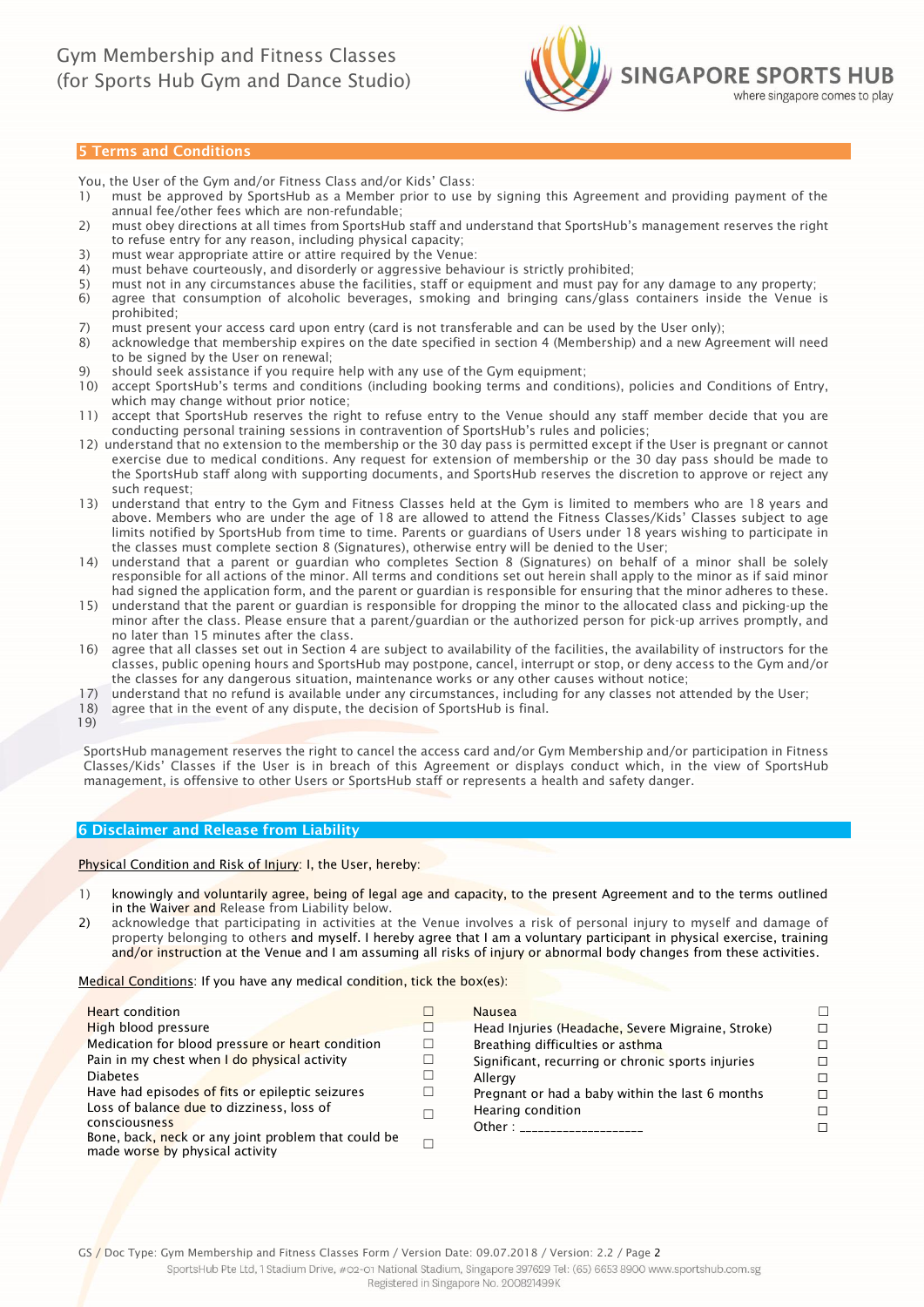

#### Waiver and Release from Liability

All warranties, conditions and other terms implied by statute or common law are hereby, to the fullest extent permitted by law, excluded.

I warrant, represent and agree that:

- 1) I am in good health and have no physical conditions that affect my ability to participate in any activity at the Venue and have not been advised otherwise by a medical practitioner.
- 2) I hereby personally assume any and all risk from participating in any activity / programme.
- 3) I agree to indemnify, defend and hold harmless SportsHub and its employees, agents, contractors, instructors and volunteers from and against any claims, causes of action, damage, judgments, liabilities, fines imposed, fees (including legal fees), costs and expenses incurred by them as a result of my actions or failure to act during any activity.
- 4) In the event of an accident or illness requiring urgent medical treatment, I give permission to receive any emergency dental, medical or surgical treatment, including anaesthetic or blood transfusion, as considered necessary by the medical authorities present.
- 5) I assume all risks from my participation including without limitation the risk of any negligence or recklessness by other participants. I understand that there may be risks involved which are not known to me or to SportsHub at this time, or the time of the activities in which I may participate, and agree to assume such unforeseeable risks.

#### Consent to Photography / Video

I give consent to SportsHub to use my images from any photo / film shoots and waive all rights to the images. This includes reproductions or adaptations of the images for general purposes (e.g. website, promotions and articles). I can ask the SportsHub to stop using my images at any time.

I understand that section 6 (Disclaimer and Release from Liability) is legally binding and will be construed broadly to provide a release and waiver to the maximum extent permissible under applicable law. Any provisions of this Agreement found to be unenforceable shall not affect the validity or enforceability of any other provisions, which may be modified by a court having jurisdiction.

#### Protection of Personal Data

SportsHub may collect, use, disclose and/or process your personal data (as defined by the Personal Data Protection Act 2012 ("PDPA")) in connection with this Agreement, including for the purpose of facilitating and processing your membership application and/or fitness class/kid's class registration, for granting you access to and use of the SportsHub Gym and/or Dance Studio and/or for such other purposes as set out in our privacy policy, which is accessible at [http://www.sportshub.com.sg/pages/privacy-statement.aspx.](http://www.sportshub.com.sg/pages/privacy-statement.aspx) In this regard, SportsHub will collect, use, disclose and/or process such personal data in accordance with the PDPA and as set out in our privacy policy. By providing your personal data above, you hereby consent to the collection, use and/or disclosure of your personal data by SportsHub for the aforementioned purposes.

#### 7 Governing Law

This Agreement shall be governed by and construed in accordance with the laws of Singapore and the Singapore courts shall have exclusive jurisdiction to deal with any disputes arising in relation to it.

#### 8 Signatures

I have carefully read this Agreement and agree to Section 5 (Terms and Conditions) and Section 6 (Disclaimer and Release from Liability) and fully understand this as a release of any and all future claims or rights of whatsoever nature against SportsHub including but not limited to injury or risk of injury resulting from activities while using the Venue.

I also hereby consent to the collection, use, disclosure and/or processing of my personal data provided above and from time to time by SportsHub for the purposes as set out in Section 6 and in SportsHub's privacy policy.

Signature of User (minimum 18 years old):

\_\_\_\_\_\_\_\_\_\_\_\_\_\_\_\_\_\_\_\_\_\_\_\_\_\_\_\_\_\_\_\_\_\_\_\_\_\_\_ Print name: \_\_\_\_\_\_\_\_\_\_\_\_\_\_\_\_\_\_\_\_\_\_\_\_\_\_\_\_\_\_\_\_\_\_\_\_\_\_\_Date \_\_\_\_\_\_\_\_\_\_\_\_

Signature of parent / guardian (if User is under 18 years old):

\_\_\_\_\_\_\_\_\_\_\_\_\_\_\_\_\_\_\_\_\_\_\_\_\_\_\_\_\_\_\_\_\_\_\_\_\_\_\_ Print name: \_\_\_\_\_\_\_\_\_\_\_\_\_\_\_\_\_\_\_\_\_\_\_\_\_\_\_\_\_\_\_\_\_\_\_\_\_\_\_Date \_\_\_\_\_\_\_\_\_\_\_\_

# *Stay in the Loop*

I would like to receive latest information on shows, events, activities, and promotions taking place at Sports Hub via:

☐ All methods ☐ Email ☐ Telephone ☐ SMS / MMS  $\square$  By ticking this box, I confirm that my choice overrides any existing or future registration of my telephone number(s) on the Personal Data Protection Commission's National Do Not Call (DNC) Register(s). I understand that I may unsubscribe at any time by emailing [contactus@sportshub.com.sg](mailto:contactus@sportshub.com.sg)

GS / Doc Type: Gym Membership and Fitness Classes Form / Version Date: 09.07.2018 / Version: 2.2 / Page 3